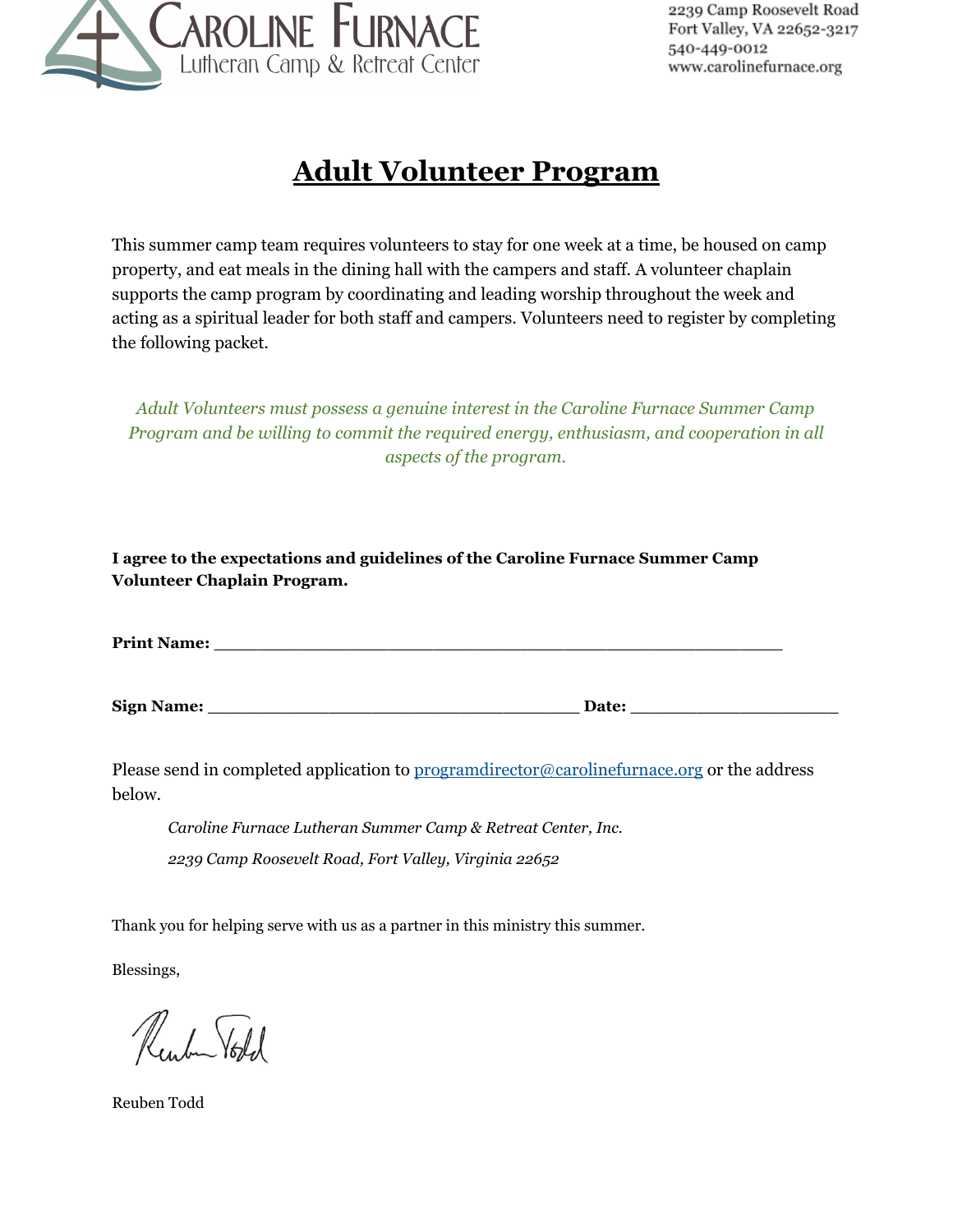

Executive Director

#### PLEASE PRINT OR TYPE

### **Personal Information:**

| Have you served on staff or been a camper with us before: Circle one: YES / NO |  |                                                                                           |  |  |  |  |
|--------------------------------------------------------------------------------|--|-------------------------------------------------------------------------------------------|--|--|--|--|
| What week are you planning to join us?                                         |  |                                                                                           |  |  |  |  |
|                                                                                |  |                                                                                           |  |  |  |  |
|                                                                                |  |                                                                                           |  |  |  |  |
| <b>Insurance:</b><br><b>Medical Insurance Carrier:</b>                         |  | <b>Health History/Permission to Treat:</b>                                                |  |  |  |  |
| Policy/Contract Number:                                                        |  |                                                                                           |  |  |  |  |
|                                                                                |  | Please list any allergies or dietary restrictions: (i.e. lactose intolerant, vegetarian): |  |  |  |  |
| <b>Emergency Contact:</b>                                                      |  |                                                                                           |  |  |  |  |
|                                                                                |  |                                                                                           |  |  |  |  |

Daytime Phone: \_\_\_\_\_\_\_\_\_\_\_\_\_\_\_\_\_\_\_\_\_ Nighttime phone: \_\_\_\_\_\_\_\_\_\_\_\_\_\_\_\_\_\_\_

*"In the event that I am incapacitated or unable to answer, I give permission for myself to be treated at an appropriate medical facility."*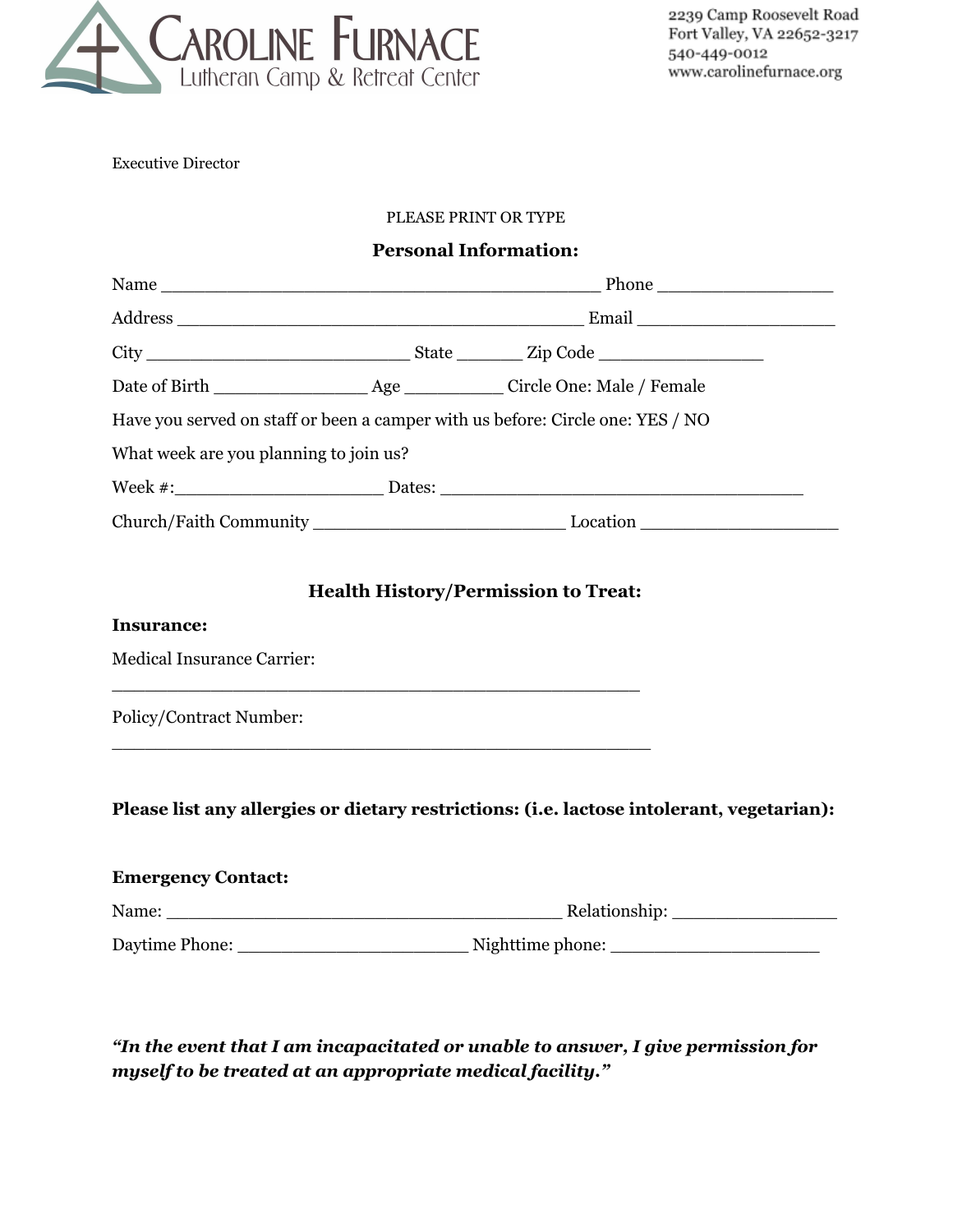

| <b>Signed</b> |  |
|---------------|--|
|               |  |

 $\text{Date:}$ 

# **Affidavit Regarding Conduct and Contact – Adult Volunteers**

Name: \_\_\_\_\_\_\_\_\_\_\_\_\_\_\_\_\_\_\_\_\_\_\_\_\_\_\_\_\_\_\_\_\_\_\_\_\_\_\_\_\_\_\_\_\_ Date: \_\_\_\_\_\_\_\_\_\_\_\_\_\_\_

#### **Guidelines for Discipline of Children**

I understand and accept the following:

- 1. Adult Volunteers may under no circumstances strike, hit, push or shake a camper.
- 2. Adult Volunteers may not use abusive, derogatory or negative language with campers.
- 3. Adult Volunteers need to ask for help or assistance of supervisory or administrative staff.

#### **Guidelines for Camper-Volunteer Staff Contact:**

I understand and accept the following guidelines. I may touch a camper …

- 1. on the hand, shoulder or back
- 2. never against a child's will (unless in the case of clear and present danger)
- 3. never contrary to the child's comfort, whether expressed verbally or non-verbally
- 4. in the company of another adult
- 5. never when it would have the effect of over-stimulating the child

6. never in a place on a child's body that is normally covered by a bathing suit, unless for a clear medical necessity, and then only with supervision of another adult

7. never in any way that is or may be perceived as intimate sexual behavior

#### **Adult Volunteer Responsibility**

1. I understand and accept that I am an assistant and possible care-taker of children.

2. I understand that there is a clear power/authority difference between myself and campers (money, mobility, experience, knowledge, rules)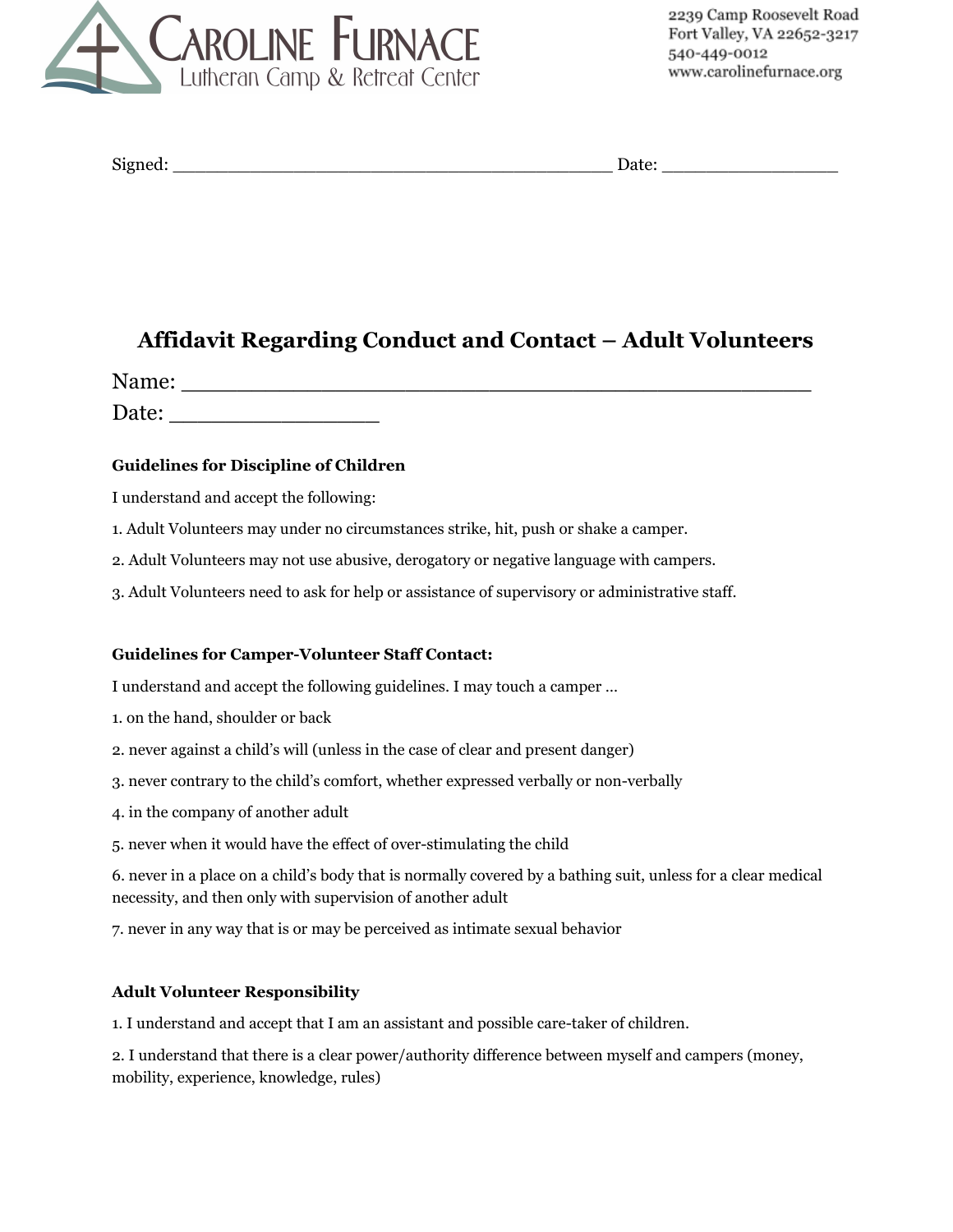

3. I will conduct all "counseling" sessions in an open and public place where we can at least be easily observed (not alone in a cabin or room, in the woods, or any other remote or private location)

4. I understand that inappropriate sexual contact with physical, mental or emotional abuse of a camper can have a severe emotional and psychological effect on the camper that will last a lifetime.

5. I understand the severity of these reactions – that they can require professional intervention which can be disruptive to the victim's life as well as time consuming and expensive.

6. I understand that dating, "going out," or any encouragement of a romantic or sexual nature with a camper is inappropriate and not permitted.

Page 1 of 3

#### **State Laws Pertaining to Child Abuse**

I understand that under Virginia Law I am a "mandated reporter" and agree to follow the policy of Caroline Furnace Lutheran Camp & Retreat Center, Inc., which means that I will report any suspected abuse to the Executive Director. A report is based on suspicion of abuse and does not have to be proven.

#### **Guidelines for all Adults and Staff**

I understand and accept the following:

1. There is no hazing by campers, counselors or staff (imposing disagreeable tasks, playing pranks, or doing anything humiliating or irritating).

- 2. Campers will not be subject to initiation rites that are abusive or demeaning in any manner.
- 3. Campers (even Explorers) will be encouraged to change their own clothes.
- 4. Adults will under no circumstances share a bed or sleeping bag with a camper.
- 5. Adults will set appropriate limits with children who "cling" or hang on them.
- 6. Adults will not allow children to sit on their laps.
- 7. Adults will not give back rubs unless another adult is present and then only with all clothes on.
- 8. Tickling or teasing a camper to the point where the camper is out of control is unacceptable.

9. Overnights need a minimum of two adult leaders. One of the counselors present needs to be of the same gender as the campers.

10. Adults and counselors "cohabitating" is unacceptable and grounds for dismissal.

11. Romantic lives of counselors or other adults can under no circumstances be shared with campers.

12. Adults must stay with their own designated living space after lights out at night unless a true emergency exists and this should be reported to supervisors as soon as possible.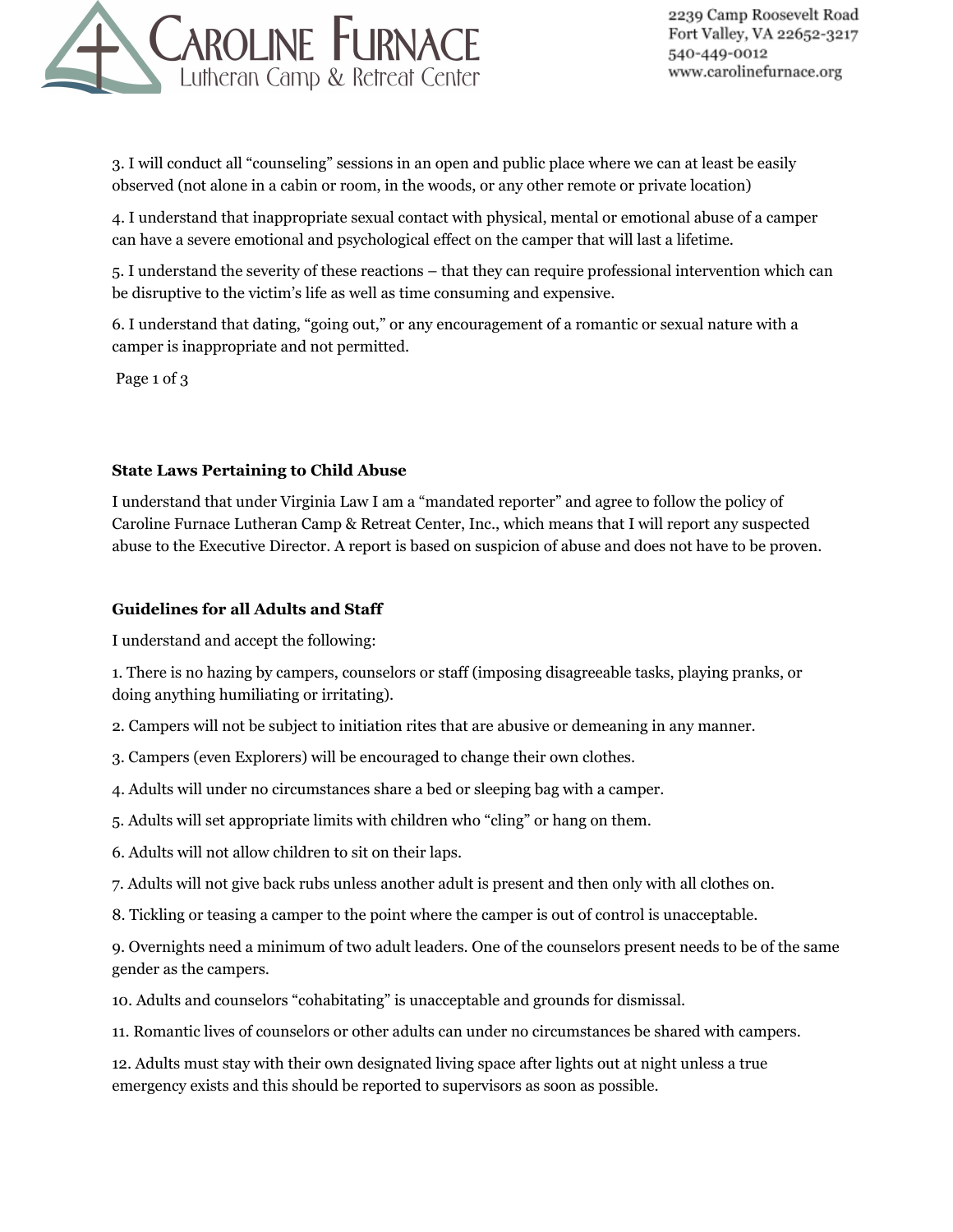

13. Both male and female staff and volunteers need to be aware of the tendency for the youth to develop hidden or secret romantic fantasies.

Caroline Furnace Lutheran Camp & Retreat Center, Inc. has a "No Touch Policy" concerning staff "romance" (unmarried staff members are not to show any outward romantic signs).

Page 2 of 3

#### **Other Instructions**

I agree to the following:

- 1. To watch for signs of stress in myself and in others as a way of maintaining a safe environment at camp.
- 2. To help other staff who seem at risk for hurting or abusing campers.
- 3. To alert supervisors to the need for more careful supervision, intervention or support where needed.
- 4. To seek help for myself if I feel at risk of hurting, over stimulating of abusing a camper.

\_\_\_ Yes \_\_\_ No Have you ever been convicted of a crime?

If yes, please attach an explanation on a separate sheet including: the specific nature of the offense(s), when, where and disposition.

**I am attesting to the fact that I have read, understand, and accept the rules, guidelines and standards of conduct outlined in this document.**

Print Name: \_\_\_\_\_\_\_\_\_\_\_\_\_\_\_\_\_\_\_\_\_\_\_\_\_\_\_\_\_\_\_\_\_\_\_\_\_\_\_\_\_\_\_\_\_\_\_\_\_\_\_\_\_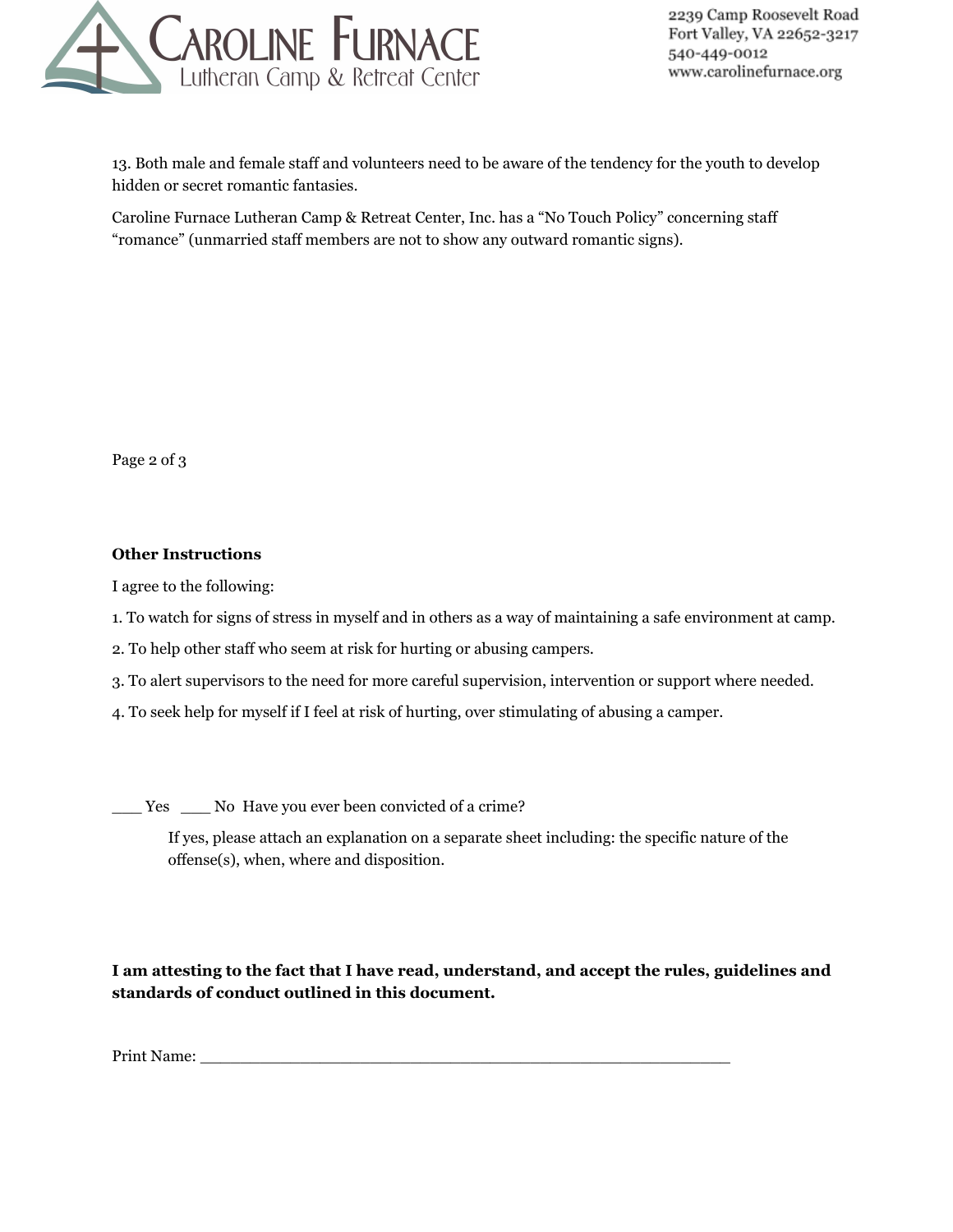

Signed: \_\_\_\_\_\_\_\_\_\_\_\_\_\_\_\_\_\_\_\_\_\_\_\_\_\_\_\_\_\_\_\_\_\_\_\_\_\_\_\_\_\_\_\_\_\_\_ Date: \_\_\_\_\_\_\_\_\_\_\_\_\_\_\_

Page 3 of 3

#### CONFIDENTIAL

## Background Check Authorization

Print Name:

|                                | (First)  | (Middle) |        | (Last)      |  |  |
|--------------------------------|----------|----------|--------|-------------|--|--|
| Former Name(s) and Dates Used: |          |          |        |             |  |  |
| <b>Current Address Since:</b>  |          |          |        |             |  |  |
| (Mo/Yr)                        | (Street) |          | (City) | (State/Zip) |  |  |
| Previous Address From:         |          |          |        |             |  |  |
| (Mo/Yr)                        | (Street) |          | (City) | (State/Zip) |  |  |
| Previous Address From:         |          |          |        |             |  |  |
| (Mo/Yr)                        | (Street) |          | (City) | (State/Zip) |  |  |
| Social Security Number:        |          |          | DOB:   |             |  |  |